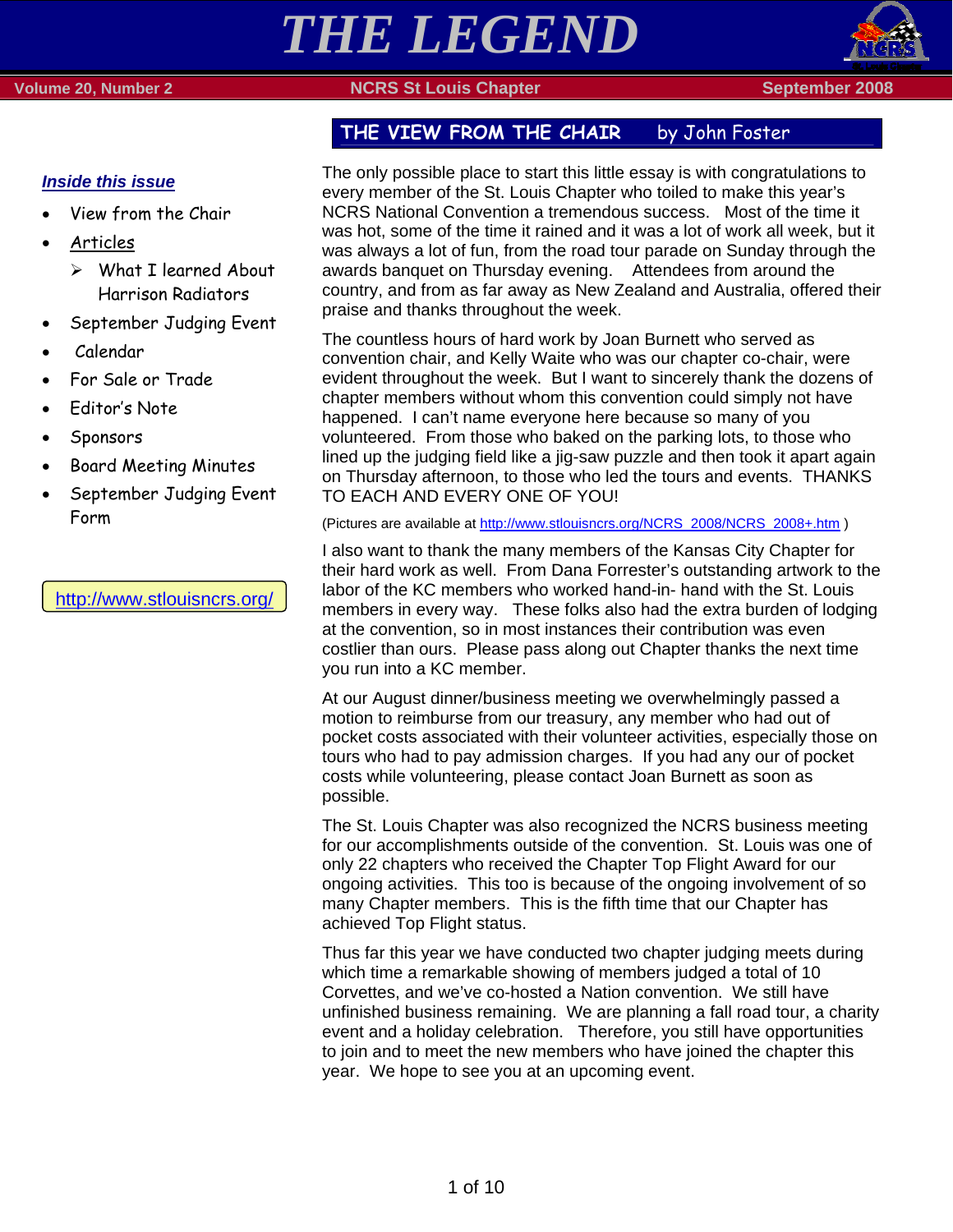### **Memorial**

Marvin Burnett passed away on Thursday, September16th. Marvin and Joan have been a driving force in NCRS on both the local and national levels for many years. Marvin wrote judging manuals and held numerous offices in NCRS. He was a great friend to all with a ready smile and was always willing to pitch in to help doing whatever was needed. Marvin was a cornerstone of our St Louis NCRS chapter and

will be sorely missed. Joan, we will be here for you during this difficult time. Donations may be made be in the honor of Marvin to the NCRS Foundation, P.O. Box 390, Bellevue, OH 44811- 0390. Over the years Marvin has supported & done many things for the NCRS Youth and there is no better way to honor Marvin's NCRS activities.

### **Articles**

### **What I learned About Harrison Radiators** By Kelly Waite By Kelly Waite

I was lucky enough to get a car recently that had an original Harrison Radiator. The following pictures show some of the unique characteristics of the Harrison Radiator.

This is from a 63…but I understand that the Harrison Radiator for small blocks were the same for all mid years.

Picture one shows that there is a gap / line on the right hand side of the radiator.



### **Figure 1**

That is just part of the design. Also of note…that early 63s had the warning label on the left side of the radiator vs the fan shroud like later models. The Harrison Label is slightly larger than the reproduction labels……and has slighly different spacing of the words. I had showed

Marvin the difference….and he suggested that it may be due to patent issues that reproduction parts are sometimes a little different. The top also has an green border tranparent inspection label and a "16 CT" stamp in white ink.

Picture two shows a more up close picture of the label. The label is slightly different than later models….and reads "filler cap must be tight….." The picture attached does not show it well….but there is also a model and date code on the top. M62 is for December, 1962. Also if you look down the top of the radiator……you will see two indentations in the form of a small oval race track on the left side….and another indentation on the right hand side.



**Figure 2**

### **Marvin** By Cherie Garrette **By Cherie Garrette** By Cherie Garrette By Cherie Garrette By Cherie Garrette By Cherie Garrette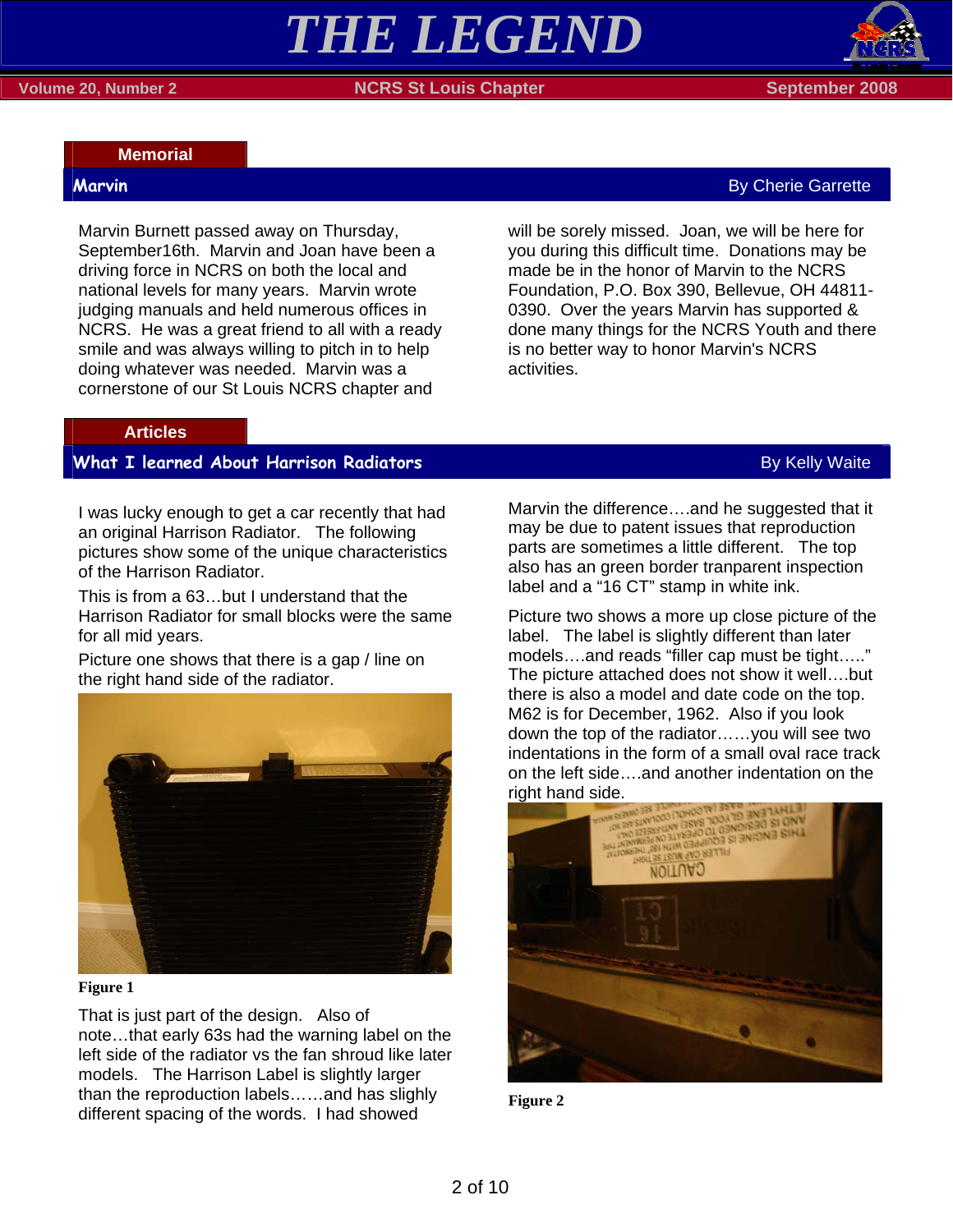

### **Volume 20, Number 2** NGRS St Louis Chapter September 2008



Picture three shows a closer view of the gap on top of the radiator.



### **Figure 3**

Picture four shows that the bottom also had a gap…..right in the middle of the radiator. Also interesting to note that the bottom had several oval circle indentations - - see picture five.



**Figure 4** 





Picture six shows the back side of the radiator. Jim Augustus had noted that some orginal



### **Figure 6**

Harrisons came with aluminun plenums…..rather than brass. This one may have been replaced. Picture 7 shows the side view of the radiator.





I am hoping that this radiator will hold up and not leak. We will see.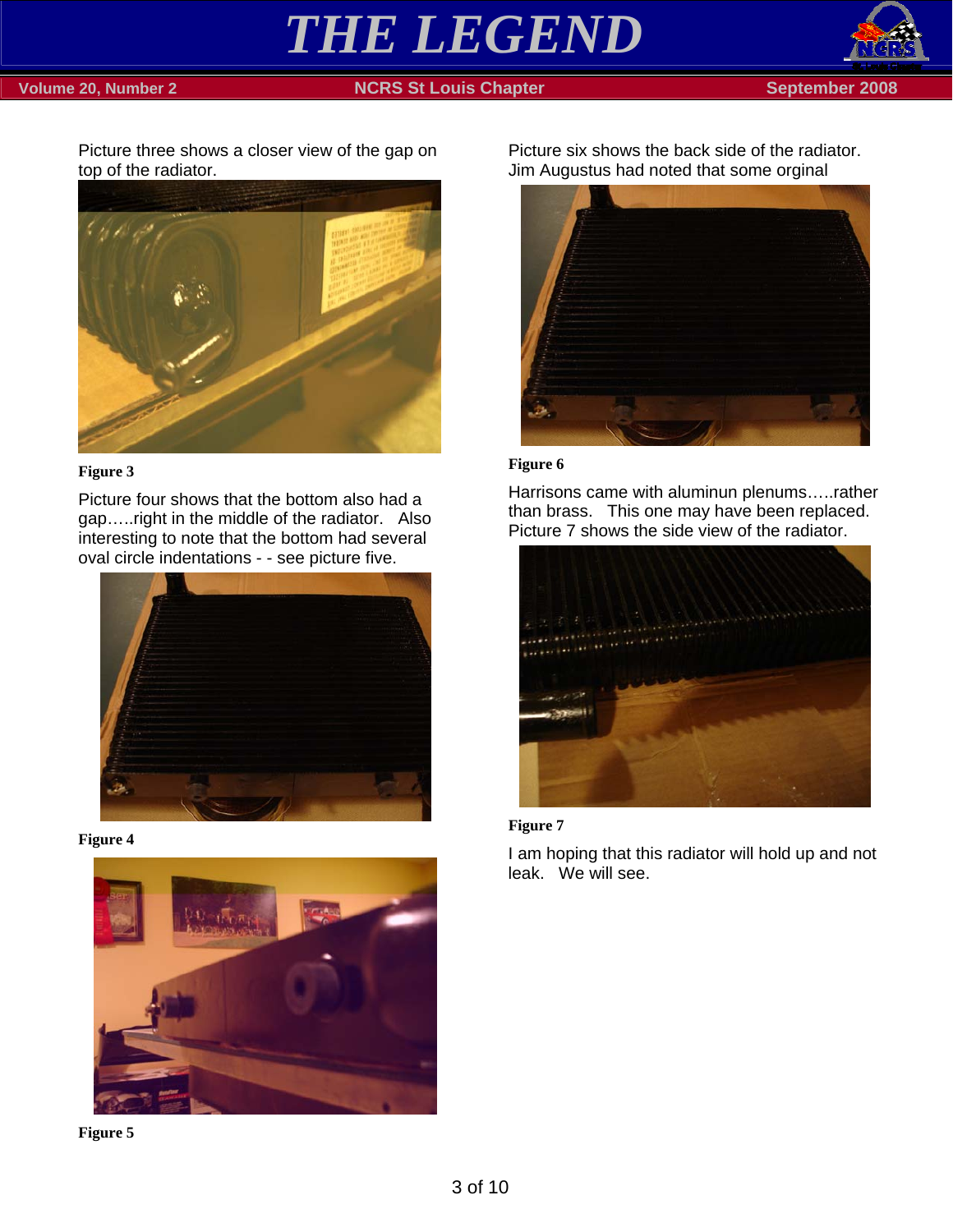# *THE LEGEND*



### **Events**

### **Chapter Judging Meet at Love Park on September 6<sup>th</sup> By Bernie Myers**

Saturday, September 6 we held our most recent judging event and picnic. Mother Nature cooperated by providing a beautiful day for an outdoor event and attendance was up slightly from the spring event. Total attendance exceeded forty. Twenty six members assisted with judging and four with tabulating.

Six additional cars registered for Sportsman ®. They were Fred Oberhaus, John Foster, Joe Anthes, Joan & Marvin Burnett, Jim Galinsky and Frank Savetz.

I would like to thank everyone that participated.

The picnic was great! There was an abundance of good food. Ernie Durlas cooked the burgers and brats. The club provided the basic fare and there were plenty of sides dishes, salads and Five cars were judged. Judging results were:

- Michael Ksiazek, 1965 Convertible Top Flight ®
- **Dale Baker, 1965 Coupe Second Flight ®**
- **Frandy Rapp, 1966 Coupe Top Flight ®**
- Clay Erickson, 1967 Convertible Top Flight ®
- Dennis & Karen Marshall, 1969 Convertible Top Flight ®

deserts provided by the members. Again, thank you to all that brought a dish to share.

These semi-annual judging events have become quite popular. Once an ad is published in the Driveline, I normally receive more than enough inquiries to fill the event. There were ten requests for this event so, even after a withdrawal of one of the original registrants I was able to retain a full slate from a list of contingents. This demonstrates that if you want your car judged, you should get your registration in early. If you attend chapter meetings, you will always receive advance notice.

Look for another event next spring.

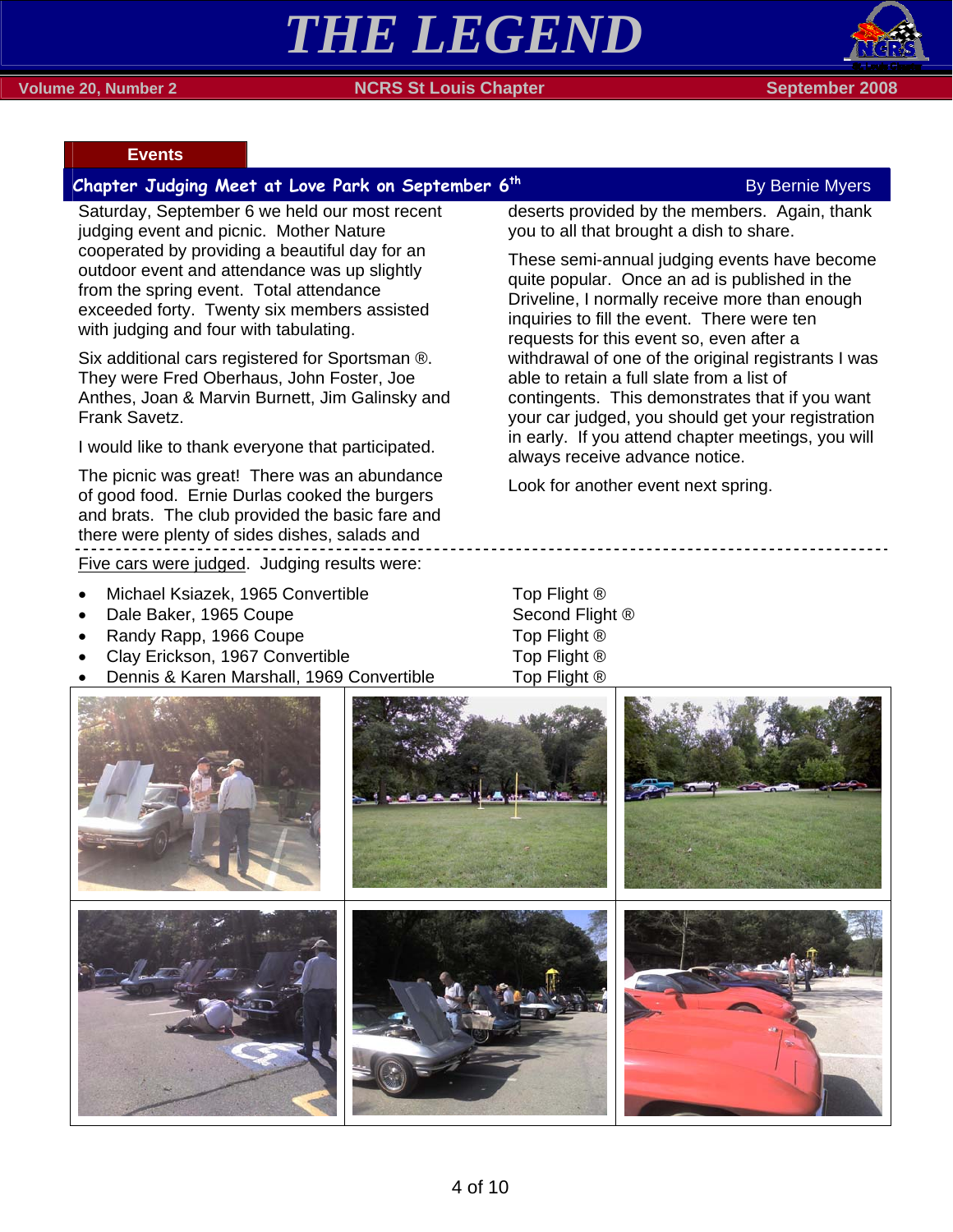**Calendar** 

## *2008 - St Louis NCRS Chapter - Calendar of Events*

|                  | <b>Activity</b>                                    | Location                         | Time       |  |  |  |
|------------------|----------------------------------------------------|----------------------------------|------------|--|--|--|
| <b>September</b> |                                                    |                                  |            |  |  |  |
| 09, Thursday     | <b>St Louis Chapter Meeting</b>                    | <b>Ozzie's Westport Plaza</b>    | 6:30 PM    |  |  |  |
| 11, Thursday     | <b>St Louis Chapter Judging School</b>             | <b>TBD</b>                       | 6:30 PM    |  |  |  |
| TBD, Saturday    | <b>St Louis Chapter Judging Meet</b>               | <b>Mary's Shelter, Love Park</b> | 9:00 AM    |  |  |  |
| 19-21            | <b>Funfest - Mid America Motorworks</b>            | Effingham, IL                    |            |  |  |  |
| 21, Sunday       | Queeny Park Swap Meet                              |                                  |            |  |  |  |
| <b>October</b>   |                                                    |                                  |            |  |  |  |
| 09, Thursday     | <b>St Louis Chapter Meeting</b>                    | <b>Ozzie's Westport Plaza</b>    | 6:30 PM    |  |  |  |
| 23-25            | <b>Texas Lonestar Regional</b>                     | Waco, TX                         |            |  |  |  |
| $25 - 26$        | <b>St. Louis Chapter Road Tour</b>                 | to Rolla, MO                     |            |  |  |  |
| <b>November</b>  |                                                    |                                  |            |  |  |  |
| 8, Saturday      | <b>NURSES FOR NEWBORNS</b><br><b>VOLUNTEER DAY</b> | 7259 Landsdowne, St. Louis       | <b>TBD</b> |  |  |  |
| 13, Thursday     | <b>St Louis Chapter Meeting</b>                    | <b>Ozzie's Westport Plaza</b>    | 6:30 PM    |  |  |  |
| <b>December</b>  |                                                    |                                  |            |  |  |  |
| 13, Saturday     | <b>St Louis Chapter Christmas Party</b>            | <b>TBD</b>                       | TBD        |  |  |  |

**DINNER MEETING: Thursday, October 9**, 6:30 pm at Ozzie's West Port Plaza

We are hoping to have a *tech session, nominations for new officers, and discussion on upcoming events*.

**ROAD TOUR**: Tom and Alyssia Green have invited us to drive down to Rolla on the weekend of **October 25 or 26** to tour their collections of Corvettes and Barbies. We would drive down in mid-morning, have lunch visit the Green's and then drive home in mid-afternoon. The leaves should be peaking and it should be a lot of fun. We will ask Tom and Alyssa to accommodate the majority decision.

**NURSES FOR NEWBORNS VOLUNTEER DAY**: Joan has arranged for us to help out the staff at our chapter charity on Saturday morning **NOVEMBER 8th**. Please plan to join us in packaging supplies at their offices, 7259 Landsdowne, St. Louis. DETAILS/TIMES will be forthcoming.

**For Sale or Trade Parts** 

Nothing this edition.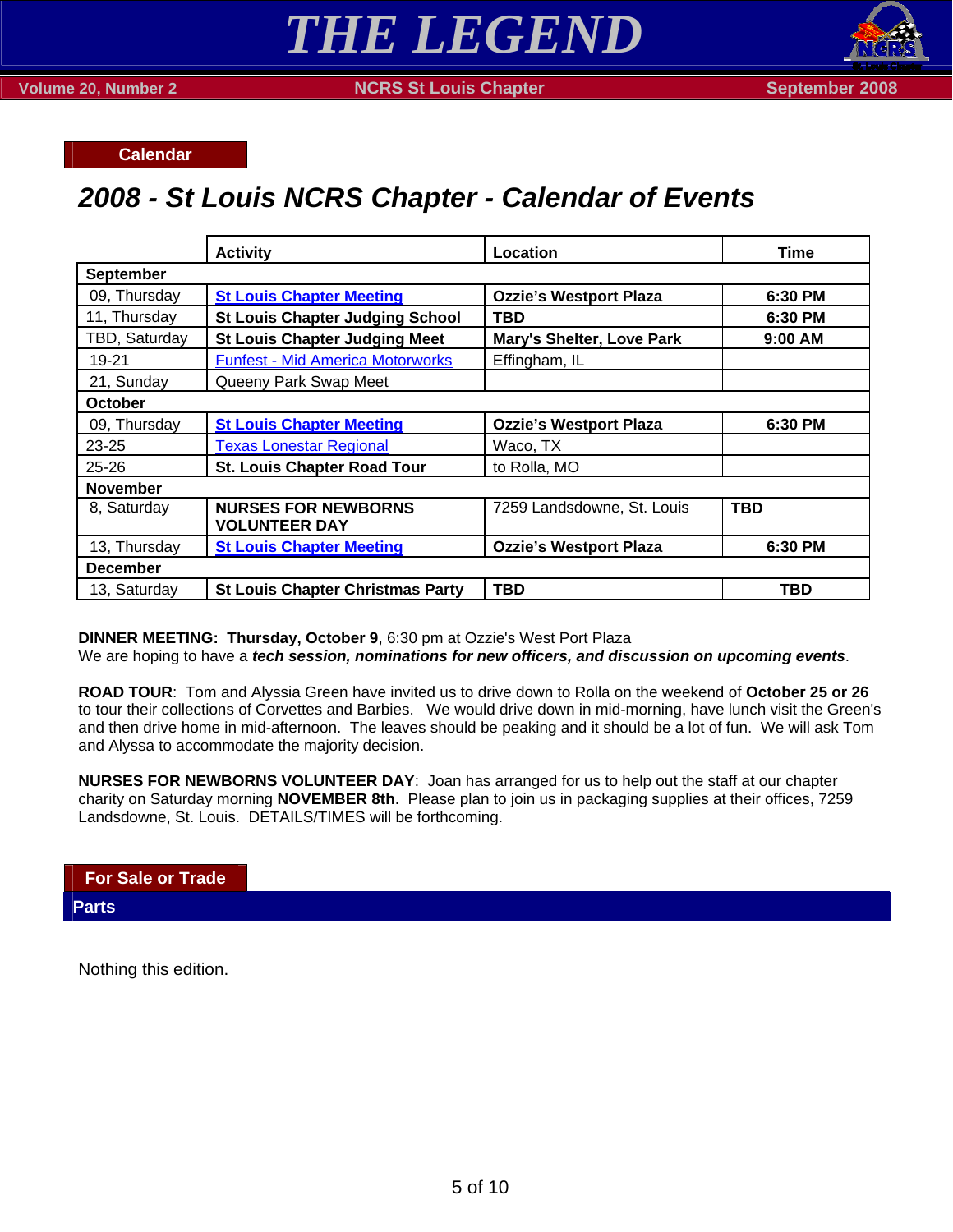### **Volume 20, Number 2 NORS St Louis Chapter September 2008 September 2008**



### **Editors Note**

### **News and Club Merchandise By Doug Garrette By Doug Garrette**

The newsletter and web page are great ways to keep everyone in the club current on our latest activities. We are working hard to keep them up to date. The next edition of *The Legend* is planned for August. Please send in your articles by 15 July.

Our web page (http://stlouisncrs.org/) and newsletter are available for posting classified ads for those parts that you no longer need. Ads for any model year Corvette to buy, sell, or trade are free NCRS members.

Commercial advertising is also available for the newsletter (includes a link on our web page). All ads will be included in four consecutive newsletters.

### **Classified Ads:**

- Free for members 50 words or less
- \$10 for non-members

### **Commercial Advertising:**

|  | <b>Full Page</b> |  | \$75 |
|--|------------------|--|------|
|--|------------------|--|------|

- $\frac{1}{2}$  Page \$50
- Business Card size \$25

Order your club shirt. They are available in Small, Medium, Large, X-Large, XX-Large and XXX-Large. Contact Cherie Garrette at (314 971-1373) or dgarrette@charter.net for your order (\$25 per shirt)



Feel free to drop me a note if you have any suggestions for improving our newsletter or webpage (dgarrette@charter.net). I want to hear from you!

| <b>Our Sponsors</b>         |                           |                                    |  |  |  |
|-----------------------------|---------------------------|------------------------------------|--|--|--|
| <b>Bloomington Gold</b>     | <b>Cingular</b>           | <b>Mid America Motorworks</b>      |  |  |  |
| <b>California Car Cover</b> | <b>Hagerty Insurance</b>  | <b>Mid America Designs</b>         |  |  |  |
| <b>Corvette America</b>     | <b>Mequiars Wax</b>       | <b>Vette Brakes &amp; Products</b> |  |  |  |
| <b>Elco Chevrolet</b>       | <b>Weber Chevrolet</b>    | <b>Feld Chevrolet</b>              |  |  |  |
| <b>Dobbs Tire and Auto</b>  | <b>Just Corvettes</b>     | <b>Londoff Chevrolet</b>           |  |  |  |
| <b>Gateway Classic Cars</b> | <b>Classic Car Studio</b> | <b>Corvette Clocks by Roger</b>    |  |  |  |

## **Club Info**

### **March 13th**

The St Louis Chapter of NCRS met at Ozzie's in Westport on Thursday, March 13th for their monthly meeting. Called to order by chairman John Foster at 7:15PM.

. .

Joan announced that 71 members have paid their dues.

 Bernie Myers announced that we have 5 cars fot the May Judging Meet. They are all midyears plus a couple of Sportsman.

### *Club Meeting Minutes* Kay Augustus *Club Meeting Minutes*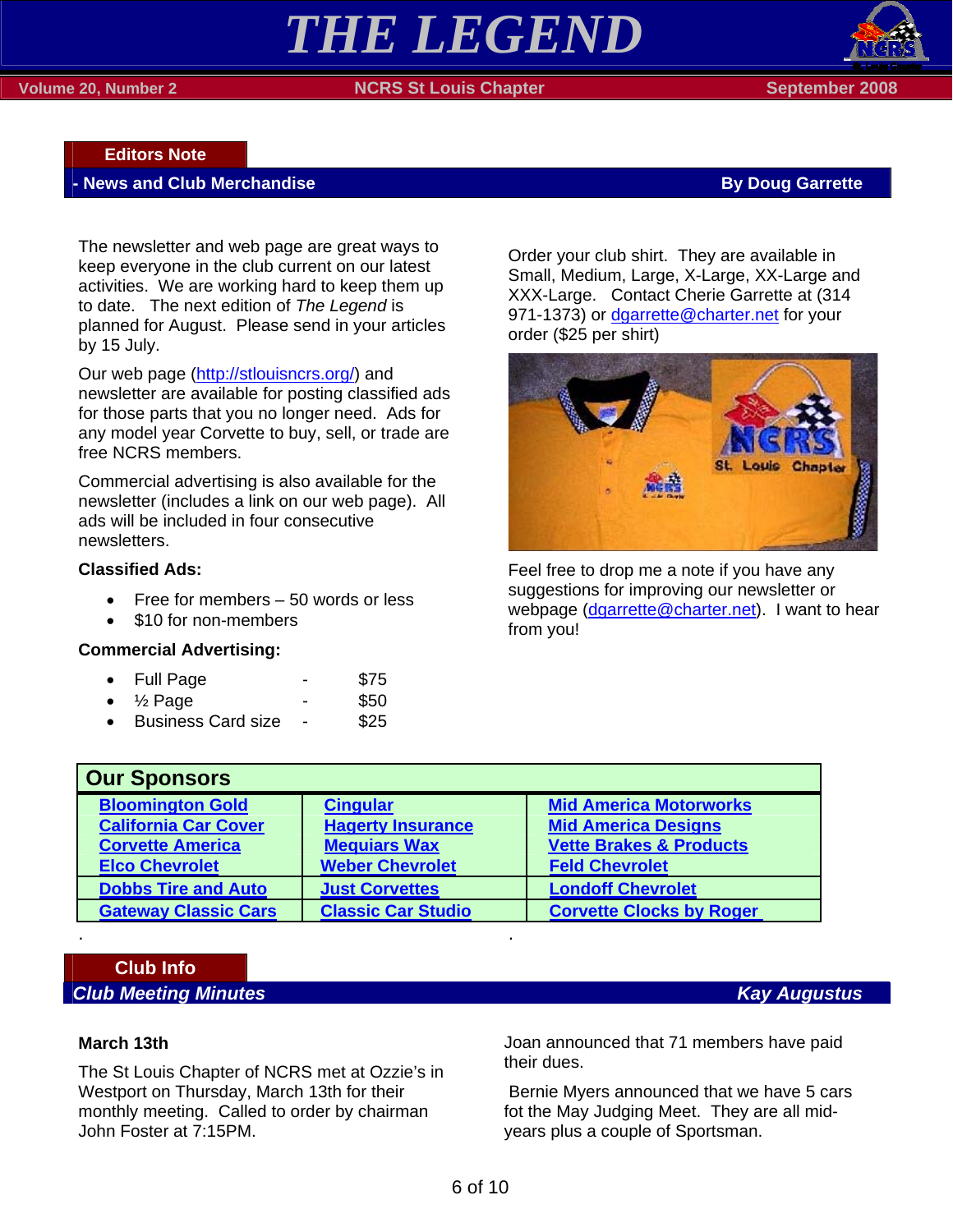### **Volume 20, Number 2 NORS St Louis Chapter September 2008 September 2008**



Dave was unable to attend the meeting to update us on upcoming events.

Kelley met with Joe Anthes and Mark Markel and confirmed that the lot at the Convention center checked out and all is well there.

 Also checked with the KC Chapter and all for the Convention seems to be right on track. Jim Augustus advised that Scott Sinclair, who is in charge of setting up the 58's for the parade and the special display, is also on schedule.

Volunteers are still needed for miscellaneous jobs at Convention. Please see one of the leaders of the different groups if you are willing.

Gary Chesnut has upgraded the discussion Board for members.

 If anyone with 67 small block knowledge, there is a man from Boston wanting someone to look at a car he thinks he might like to buy. See John after the meeting.

 Additions to the family include John Mathers 67 from Fred Nothstine. Kelley Waite has a 63 and Dave Davidson has a 57 conv. The family keeps growing.

 It was announced that Convention registration is at 201 at this time.

50/50 went to Anne Pickles at \$35.00. The other half to Nurses for Newborns.

Motion to adjourn from Kelly Waite and seconded by Jim Augustus. Meeting adjourned.

### **April 10th**

The St Louis Chapter of NCRS met at Ozzie's in Westport on Thursday, April 10, 2008 for the monthly meeting. In John Foster's absence, Kelly Waite called the meeting to order.

It was noted that we now have 72 pair members.

Doug Garrette is in Italy but he is still able to work on the newsletter. He needs articles or pictures badly. Please help him out.

Bernie Myers announced that we have 5 for the May Judging Meet but we have 7 waitlisted. We will need all the judges we can get for this will be a long day for all.

It was mentioned that we man need to do two days to accommodate everyone but most people are not available. We have another meet the weekend after Labor Day. Don't forget to bring a dish to pass. Meat and drinks will be supplied.

Joan Burnett updated us on National. There are 217 families registered. The side trips are a big hit but we need volunteers to ride along on these trips. We also need sponsors and door prizes. The trip to Mid America is free lunch for those that want to drive along with the group.

Joan Burnett announced that National Convention in 2011 will be in Nove, Michigan. She also assured us that National will make sure that there is an NCRS presence at the Museum. There have been some problems there lately but John Perkle has it under control. There will be 6 Regionals in 2009. They will be: Kississimee, Gettysburg, Heartland, Bend, Canal Winchester and Albuquerque.

Dave Buescher mentioned that the Fire Marshal has changed the set-up for the floor plan at Convention. It is under control. He also made a motion to reimburse Darrell Wilson for the business cards that he had made up and distributed. Motion seconded by Kay Augustus. Motion passed. Will check in to where to get the best rate for more business cards.

Marvin Burnett is not the proud owner of a bucket of 56 parts and pieces. Some semblance of what it is present. Joe Antes has his car in paint.

 50/50 Don Pickles \$24.00 and Nurses for Newborns \$24.00.

### **May 8th**

On May 8th, 2008, the monthly meeting of the St Louis Chapter NCRS was called to order by John Foster, our chairman.

Guests present were Tom and Gen Kryley who are owners of a 1967.

Doug Garrette is looking for newsletter information. Please get it to him as soon as you can so that he can get it compiled. There is a lot of work involved in this, so please help him whenever you can.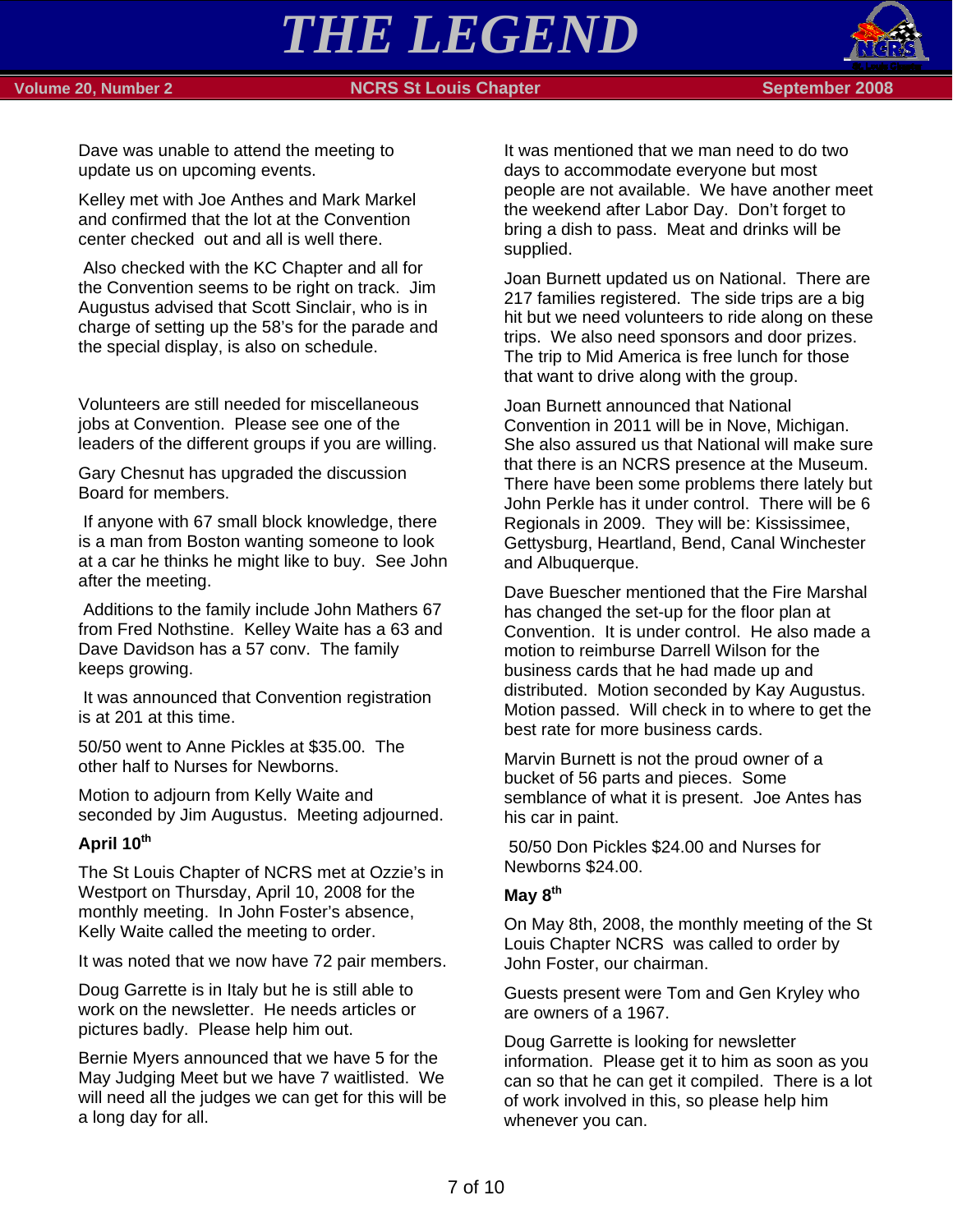### **Volume 20, Number 2 NCRS St Louis Chapter September 2008 September 2008**

*THE LEGEND* 



Bernie Myers reminded everyone that there is a Judging Meet on Saturday at Love Park. Please come early and plan on staying until we are done. There are 5 cars to be done. Also, don't forget your dish to pass.

John Foster has an order form for "Corvette Market" magazine, if anyone would like one.

Joan Burnett updated us on the treasury. We have \$6119.14 in the account.

Convention registration is now up to 326 families. It was mentioned that there will be 53 trailers to park. Grants Farm on Tuesday has 63 signed up, Monday Arch has 87, Faust Park has 34, Winery has 58, AB has 51, Botanical Garden has 41, Dinner Dance has 195 and 385 for the Banquet. Looks great.

Joe Anthes still needs lots of help.

Ken Webb requested to be replaced on the Board. Don Pickles volunteered to take his place.

50/50 \$44.00 went to Marvin Burnett and equal to Nurses for Newborns.

### **June 12th**

The June 12th meeting of the St Louis Chapter of NCRS was very short and quick. There were only a few members present.

Bernie announced the Judging Meet for September 6th at Love Park. The same as always, lots of cars already, bring a dish to pass and volunteer to judge.

Convention update was 481 registered, most trips need 2 buses, worker shifts are at a 4 hour minimum, 170 cars in the Convention Center, 90 cars registered for the National Road Tour being led by Bill Sangrey and the next Convention Meeting will be June 30th.

Bernie announced the ribbons from the May Judging Meet:

> Fred Oberhaus, Ernie Durlas and John Foster received a Sportsman Award

Chris Haefner, Kelly Waite, Joe Annelle and Bill Lacy received a Top Flight

Don Pickles received a Second Flight

Congratulations to all for a job well done.

### **July 10th**

On July 10th,2008, St Louis Chapter of NCRS help their monthly meeting at Ozzie's. John Foster called the meeting to order at 6:30PM.

Charlie Landrum was a guest at our meeting. He is the owner of a 1969 and 1972.

The Treasury has \$6152.11 at this time.

The Judging Meet for September already has 3 cars registered. Need some member cars.

It was discussed to see if we could find a location for a possible breakfast meeting. This will be looked into. Everyone seems to be tired of Ozzie's plus would like to go someplace where they could drive their cars. This will be looked into.

John Foster reported that the second report for the Club Top Flight Award has been filed. We still need a tech session, road tour and charity event.

Convention registration is up to 483. All car classes are filled with a waiting list. The side trips are also filled. Tim Parker will be taking individual pictures on Sunday. Saturday and Sunday will be trailer parking and car parking on Sunday. The convention hall marking will start at 6AM on Monday morning. Sunday we will still sell tickets to Shhh-Boom and the Banquet. Connie Myers is working on finding a color guard. Jason at the convention center has guaranteed 303 parking spots. Also a new procedure for the Banquet, we will be reserving seating on Tuesday – Thursday to avoid the pushing when the doors open. Anyone wanting to attend a Tech Session can register at the registration desk.

Someone mentioned a room for the volunteers to change the night of the Banquet. However, the hotel is sold out. We will have to come up with an alternate plan.

50/50 went to Jerry Luck. \$34.00 for Jerry and \$34.00 for Nurses for Newborns.

### **August 14th**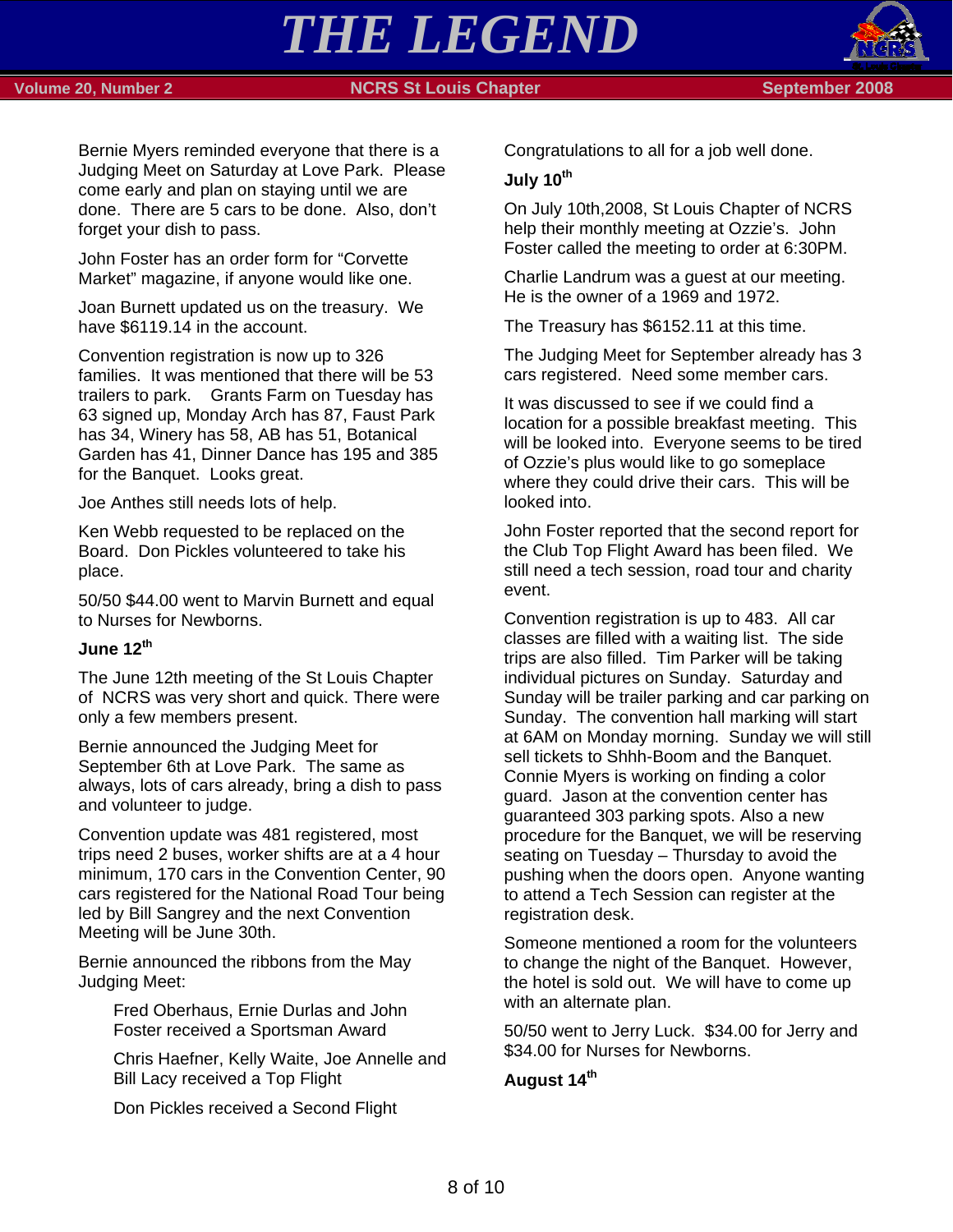### **Volume 20, Number 2 NCRS St Louis Chapter September 2008 September 2008**

*THE LEGEND* 



The August 14th, meeting of the St Louis NCRS was held at Ozzie's in Westport. The meeting was called to order by John Foster, chairman.

Guest present was Frank Colder. Welcome Frank.

Doug Garrette wants Convention pictures and articles now. He would like to get the newsletter out ASAP.

Bernie Myers announced the Judging Meet has 5 cars and they are all mid-years. Please volunteer to judge and bring a dish to pass by 9AM.

Under Old Business, the Convention seems to have been a great success. Our chapter received the TOP FLIGHT CHAPTER AWARD again thanks to John Foster.

New Zealand has been welcomed into the NCRS as a new chapter.

Looking into a new meeting place. Side Pockets has been mentioned. Connie will look into it more.

Jerry Luck brought up that he felt that chaperones for the side trips should not have to pay for their tickets. He felt that all that did should be reimbursed. The motion was seconded by Kelly Waits and passed.

Dave Buescher ask who received ribbons from our local club. It will be in the next Drive Line along with all the convention results.

50/50 was received by yours truly of \$38.00. Also, \$38.00 went to Nurses for Newborns.

Want to include a SPECIAL THANKS for all that helped with the Convention. These things would not be possible without volunteers willing to give up their time to do the work. Thanks again.

| 2008 Officers              |                      |                                     |              |  |  |  |
|----------------------------|----------------------|-------------------------------------|--------------|--|--|--|
| <b>Chairman</b>            | <b>John Foster</b>   | JF244@aol.com                       | 636 530-9812 |  |  |  |
| <b>Vice-Chairman</b>       | <b>Kelly Waite</b>   | kswaite@sbcglobal.net               | 636 458-3075 |  |  |  |
| <b>Secretary</b>           | <b>Kay Augustus</b>  | jkclassics@centurytel.net           | 636 462-4231 |  |  |  |
| <b>Treasurer</b>           | <b>Joan Burnett</b>  | 1z67t5s@centurytel.net              | 636-462-4401 |  |  |  |
| <b>Events Chairman</b>     | <b>Dave Buescher</b> | dbuescher@mktpileman.com            | 618-692-0679 |  |  |  |
| <b>Judging Chairman</b>    | <b>Bernie Myers</b>  | keokukazoo@charter.net              | 314 749-3005 |  |  |  |
| <b>Membership Chairman</b> | <b>Tim Parker</b>    | tim@timparkerphoto.com              | 314 894-9698 |  |  |  |
| <b>Newsletter Editor</b>   | <b>Doug Garrette</b> | dgarrette@charter.net               | 636 527-6782 |  |  |  |
| <b>Board Members</b>       |                      |                                     |              |  |  |  |
| 1 <sub>yr</sub>            | <b>Don Pickles</b>   | ddpcpa@aol.com                      | 314-846-0354 |  |  |  |
| 2 <sub>yr</sub>            |                      | Darrell Wilson bud2245@charter.net  | 636-296-2936 |  |  |  |
| 3 yr                       |                      | Alan Harkness jalanharkness@aol.com | 314-997-4820 |  |  |  |

Membership in the NCRS is open to persons interested in the restoration, preservation, and history of Corvettes produced by the Chevrolet Motor Division of General Motors Corporation from 1953 through 1989. NCRS is not affiliated with Chevrolet or General Motors.